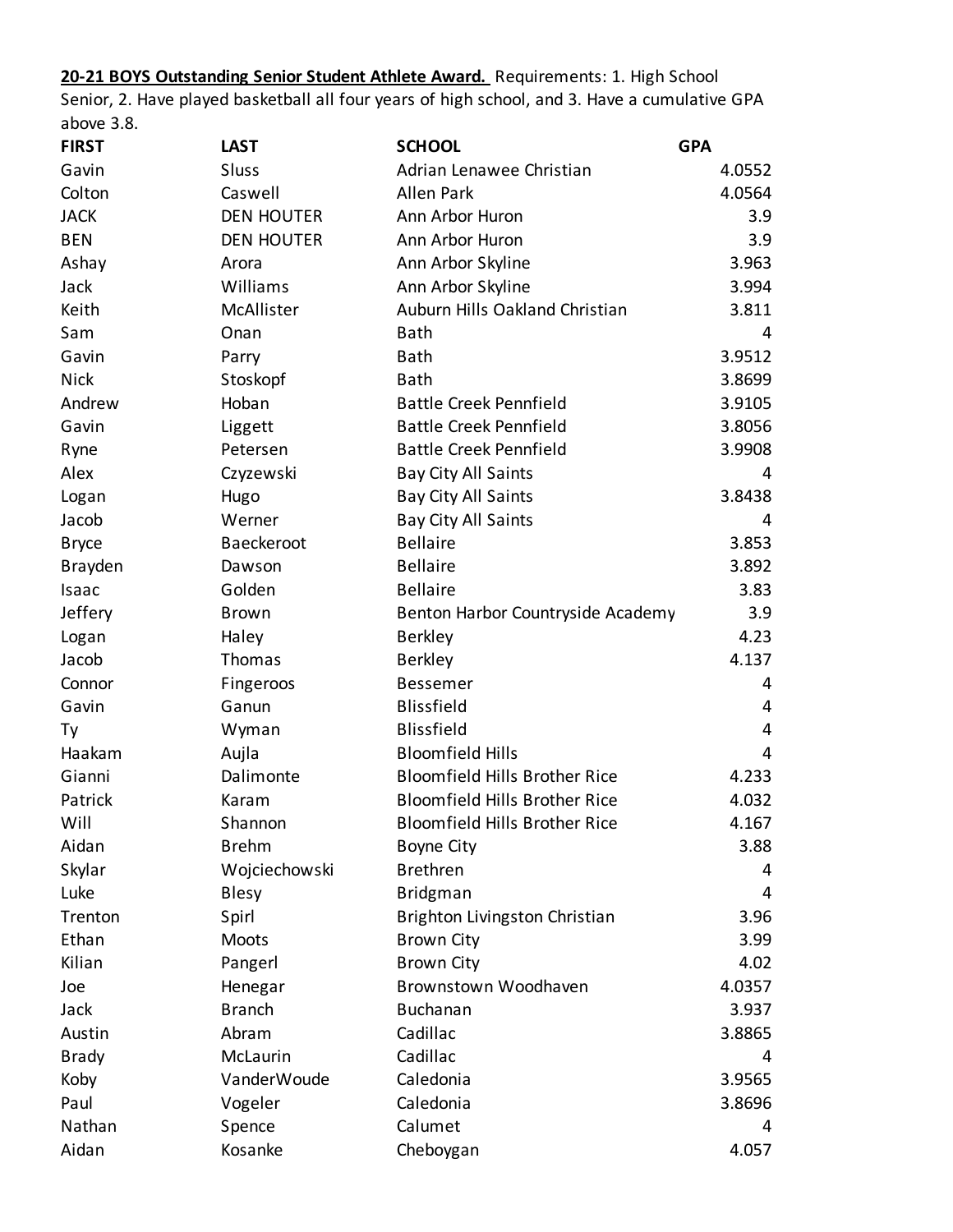| Luke           | Scherler         | Clarkston                                 | 4.01   |
|----------------|------------------|-------------------------------------------|--------|
| Anthony        | Felix            | Clarkston Everest Collegiate              | 4      |
| Josh           | Schaffner        | Clinton                                   | 4.429  |
| Simon          | Ntonifor-Foleng  | Clinton Township Clintondale              | 4.1048 |
| Ethan          | Zabel            | Clinton Township Clintondale              | 3.8324 |
| Jack           | Castenholz       | Coopersville                              | 4      |
| Ben            | DeVries          | Coopersville                              | 3.89   |
| <b>Bryan</b>   | Moore            | Coopersville                              | 3.958  |
| <b>Blake</b>   | Stewart          | Coopersville                              | 3.882  |
| Carson         | <b>Bowling</b>   | Croswell-Lexington                        | 3.9    |
| Tyler          | Johnson          | Croswell-Lexington                        | 3.95   |
| Hunter         | Soper            | Croswell-Lexington                        | 3.93   |
| Daniel         | Loudon           | Dearborn Edsel Ford                       | 4.08   |
| Mohammed       | Sobh             | Dearborn Heights Crestwood                | 4.1957 |
| Pierre         | <b>Brooks II</b> | Detroit Douglass                          | 4.17   |
| Landon         | Hungerford       | <b>DeWitt</b>                             | 4      |
| Davin          | Hill             | Dollar Bay                                | 3.866  |
| Connor         | LeClaire         | Dollar Bay                                | 3.875  |
| John Paul      | Norland          | Dollar Bay                                | 3.873  |
| Jack           | Kaplan           | Dryden                                    | 3.823  |
| Jack           | Seufert          | <b>East Grand Rapids</b>                  | 4.3    |
| Ben            | Whiteside        | <b>East Grand Rapids</b>                  | 4.476  |
| Jaeger         | Griswold         | Ellsworth                                 | 4      |
| Evan           | <b>Burrows</b>   | <b>Essexville Garber</b>                  | 4      |
| Dylan          | Davidson         | Fenton                                    | 3.947  |
| Tyler          | <b>Bigos</b>     | Fowlerville                               | 4.0045 |
| Luke           | Cairy            | Freeland                                  | 4.007  |
| Benjamin       | Wellnitz         | Freeland                                  | 3.809  |
| <b>Braiden</b> | McDonald         | Fremont                                   | 3.8    |
| Joshua         | Zerfas           | Fremont                                   | 3.8473 |
| Cam            | <b>Ballard</b>   | Gladstone                                 | 4      |
| Dayton         | Bernson          | Gladstone                                 | 3.97   |
| Rane           | Castor           | Gladstone                                 | 3.97   |
| Lucas          | Hughes           | Gladstone                                 | 3.8    |
| Wilson         | <b>Bragg</b>     | Gladwin                                   | 4      |
| Hayden         | Hiller           | Goodrich                                  | 4.2    |
| Landon         | Van Beek         | <b>Grand Haven</b>                        | 3.968  |
| Ryan           | Grantham         | <b>Grand Rapids Catholic Central</b>      | 4.049  |
| Christopher    | <b>Battiste</b>  | <b>Grand Rapids Forest Hills Central</b>  | 3.8    |
| Peyton         | <b>Bush</b>      | <b>Grand Rapids Forest Hills Central</b>  | 3.874  |
| Jacob          | Ervin            | <b>Grand Rapids Forest Hills Central</b>  | 3.992  |
| <b>Dallas</b>  | Hopson           | <b>Grand Rapids Forest Hills Central</b>  | 3.969  |
| Matthew        | Mahoney          | <b>Grand Rapids Forest Hills Central</b>  | 4      |
| Ethan          | Morello          | Grand Rapids Forest Hills Northern        | 4      |
| Cole           | Rynbrandt        | <b>Grand Rapids Forest Hills Northern</b> | 4      |
| Nathan         | Dapprich         | Grand Rapids NorthPointe Christian        | 4      |
| Travis         | Zdanowski        | <b>Grand Rapids West Catholic</b>         | 4.035  |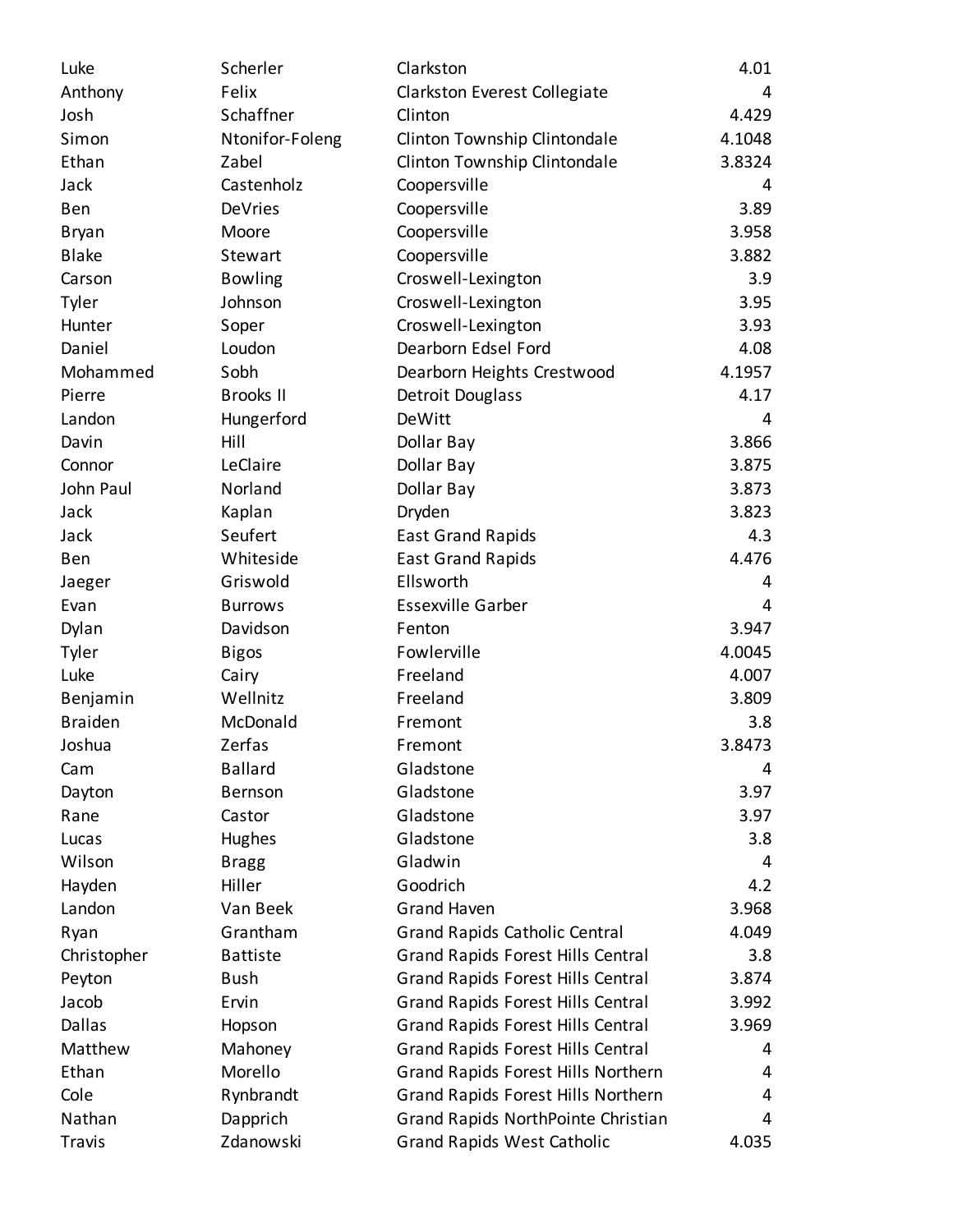| Pete           | Cuaz             | <b>Grand Rapids West MI Aviation</b> | 3.8333 |
|----------------|------------------|--------------------------------------|--------|
| Davin          | Hoffman          | <b>Grand Rapids West MI Aviation</b> | 4.4333 |
| Tommy          | Grewger          | Grandville                           | 3.937  |
| Kyle           | Riddle           | Grandville                           | 3.91   |
| <b>Brennen</b> | <b>Bargesser</b> | Grass Lake                           | 4      |
| Carson         | Farley           | Grass Lake                           | 3.801  |
| <b>Travis</b>  | Fernamberg       | Grass Lake                           | 3.838  |
| <b>Brett</b>   | Horodeczny       | Grass Lake                           | 3.959  |
| Ethan          | <b>Burden</b>    | Greenville                           | 3.85   |
| John           | Falcon           | Greenville                           | 3.94   |
| Keaton         | Ludwig           | Hale                                 | 3.883  |
| Nolan          | Finkbeiner       | Hemlock                              | 3.874  |
| Carter         | Miller           | Hemlock                              | 4      |
| Quinn          | Seeger           | Hemlock                              | 3.988  |
| <b>Blake</b>   | Schaffner        | Hillsdale                            | 3.9    |
| Logan          | Wagler           | Hillsdale                            | 4      |
| Lucas          | Dailey           | Holland                              | 3.9    |
| Andrew         | DeBlecourt       | <b>Holland Christian</b>             | 4.178  |
| Eli            | Krimendahl       | <b>Holland Christian</b>             | 3.91   |
| Paul           | Quinn            | <b>Holland Christian</b>             | 4.182  |
| Isaac          | Synder           | <b>Holland Christian</b>             | 4.116  |
| Raymond        | Liu              | Imlay City                           | 3.82   |
| Kyle           | Griffith         | Ionia                                | 3.95   |
| Tyler          | Walczak          | Ionia                                | 3.908  |
| Dante          | <b>Basanese</b>  | Iron Mountain                        | 4      |
| Joey           | Dumais           | Iron Mountain                        | 3.9637 |
| <b>Bryce</b>   | Pietrantonio     | Iron Mountain                        | 3.912  |
| Sheldon        | Huff             | Johannesburg-Lewiston                | 3.8423 |
| Casen          | Armstrong        | Kent City                            | 3.89   |
| Joe            | Weiss            | Kinde-North Huron                    | 3.89   |
| Beau           | LaTulip          | Kingsley                             | 3.99   |
| Gabe           | Ardis            | Lake City                            | 3.812  |
| Hunter         | <b>Bisballe</b>  | Lake City                            | 4      |
| Devin          | Jorgensen        | Lake City                            | 3.9915 |
| Ellian         | Schichtel        | Lake City                            | 3.9035 |
| William        | McClear          | Lake Orion                           | 4.425  |
| Quinn          | Dartt            | Lansing Catholic                     | 3.947  |
| Matt           | DeLuca           | Lansing Catholic                     | 3.801  |
| Stuart         | Hamilton         | Lansing Catholic                     | 4      |
| Hunter         | Kanouse          | LeRoy Pine River                     | 4      |
| Zachary        | Stephenson       | Lincoln Alcona                       | 3.831  |
| Evan           | Asante           | Livonia Stevenson                    | 3.95   |
| <b>Brian</b>   | FitzGerald       | Livonia Stevenson                    | 4.03   |
| Jacob          | Mars             | Livonia Stevenson                    | 3.87   |
| Devin          | Way              | Livonia Stevenson                    | 3.8    |
| Nate           | Clark            | Lowell                               | 3.8    |
| <b>Brett</b>   | Spanbauer        | Lowell                               | 4      |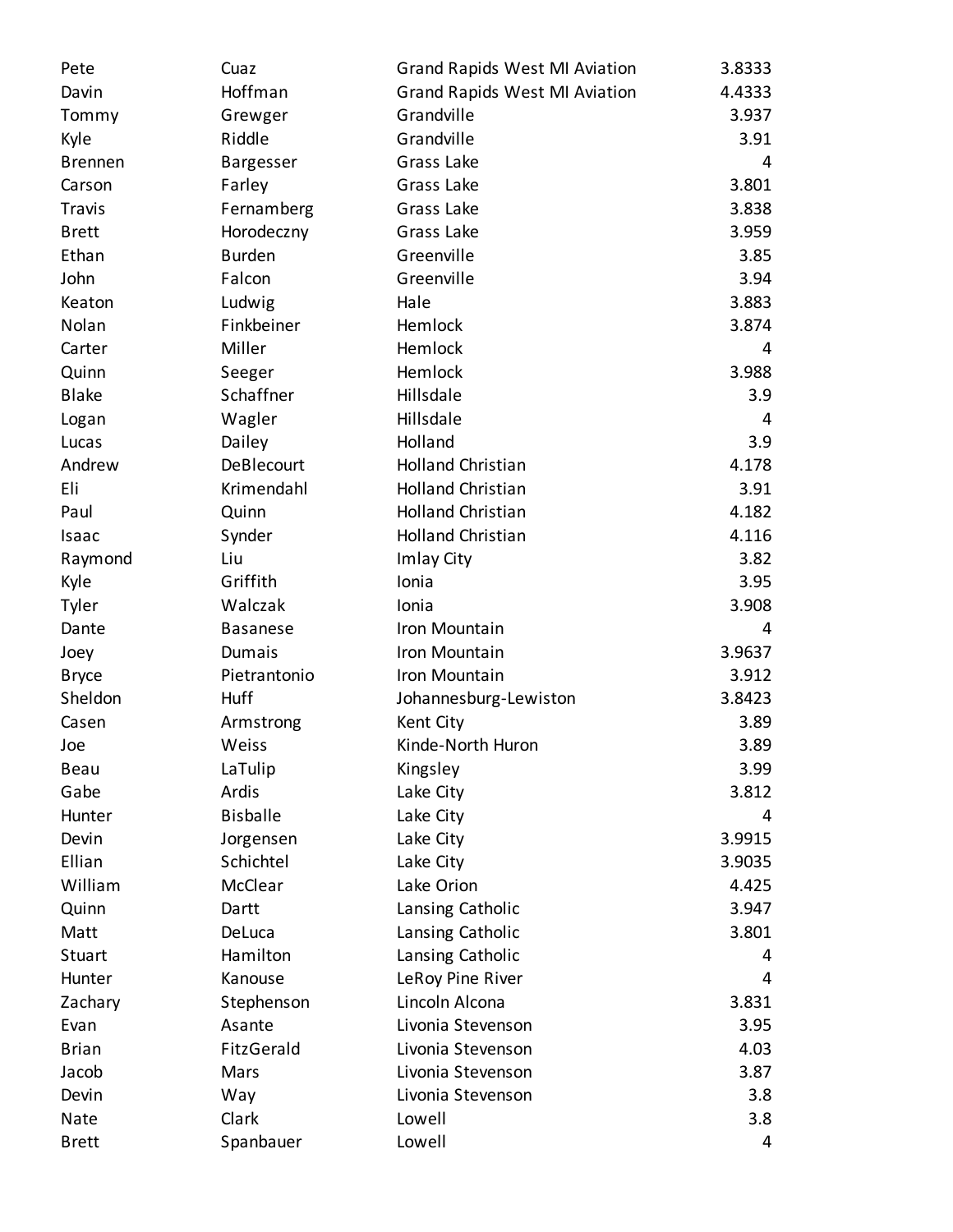| <b>Brad</b>    | VandenHout     | Lowell                             | 3.9    |
|----------------|----------------|------------------------------------|--------|
| Drew           | Schlaff        | Manistee                           | 3.89   |
| Grant          | Schlaff        | Manistee                           | 3.91   |
| Michael        | Cripps         | Marcellus Howardsville Christian   | 3.98   |
| Jason          | Jergens        | Marcellus Howardsville Christian   | 4      |
| Josh           | Parks          | Marcellus Howardsville Christian   | 4      |
| Connor         | Johnson        | Marquette                          | 4.24   |
| Gabe           | Serbantez      | Marshall                           | 3.88   |
| Kyle           | Negin          | Marysville                         | 3.947  |
| Lawrence       | Smafield       | Marysville                         | 4      |
| Evan           | Woodard        | Marysville                         | 4.362  |
| Carson         | Foor           | Mattawan                           | 3.87   |
| Andrew         | Foster         | Mattawan                           | 3.97   |
| Mason          | Heuker         | McBain                             | 3.8684 |
| Kyle           | Pylkas         | McBain                             | 3.813  |
| Daniel         | Rodenbaugh     | McBain                             | 3.9386 |
| Grayson        | VerBerkmoes    | McBain                             | 4      |
| <b>Nick</b>    | Heuker         | McBain Northern Michigan Christian | 4.0659 |
| Kendrick       | Smallegan      | McBain Northern Michigan Christian | 3.9854 |
| Levi           | VanderHeide    | Middleville Thornapple Kellogg     | 3.81   |
| Sam            | Midkiff        | <b>Midland Bullock Creek</b>       | 4.181  |
| Kody           | Simmons        | <b>Midland Bullock Creek</b>       | 4.139  |
| Caleb          | Zastrow        | <b>Midland Bullock Creek</b>       | 4.116  |
| Toby           | Stauffer       | <b>Midland Calvary Baptist</b>     | 3.98   |
| Riley          | Nelson         | <b>Midland Dow</b>                 | 4.5189 |
| Kline          | Peare          | Monroe Jefferson                   | 4      |
| Shea           | Peare          | Monroe Jefferson                   | 4      |
| Logan          | Tackett        | Monroe Jefferson                   | 3.95   |
| Kendall        | Smith          | Muskegon Reeths-Puffer             | 4      |
| Alex           | Darnell        | Napoleon                           | 4      |
| <b>Nick</b>    | Jacobetti      | Negaunee                           | 4.3    |
| Will           | Luke           | Negaunee                           | 4.2    |
| Eli            | Luokkala       | Negaunee                           | 3.9    |
| Frank          | Marvaso        | New Boston Huron                   | 3.925  |
| Konstantin     | Bauer          | New Buffalo                        | 4      |
| Wyatt          | Mortensen      | Newaygo                            | 4      |
| Ashton         | Stephens       | Newaygo                            | 4      |
| Chris          | Erndteman      | North Muskegon                     | 3.834  |
| <b>Brennen</b> | <b>McManus</b> | North Muskegon                     | 3.981  |
| Anish          | Gogineni       | Novi                               | 4      |
| Yash           | Potdukhe       | Novi                               | 4      |
| Thomas         | <b>Balesky</b> | Okemos                             | 3.8444 |
| Aryan          | Sharma         | Okemos                             | 3.8111 |
| Peter          | Nwoke          | Orchard Lake St Mary's             | 4.2    |
| Caleb          | Nagel          | Oscoda                             | 3.829  |
| Jonathon       | Reitenour      | Otsego                             | 3.8    |
| Nathan         | Etnyre         | Plymouth Christian                 | 4.06   |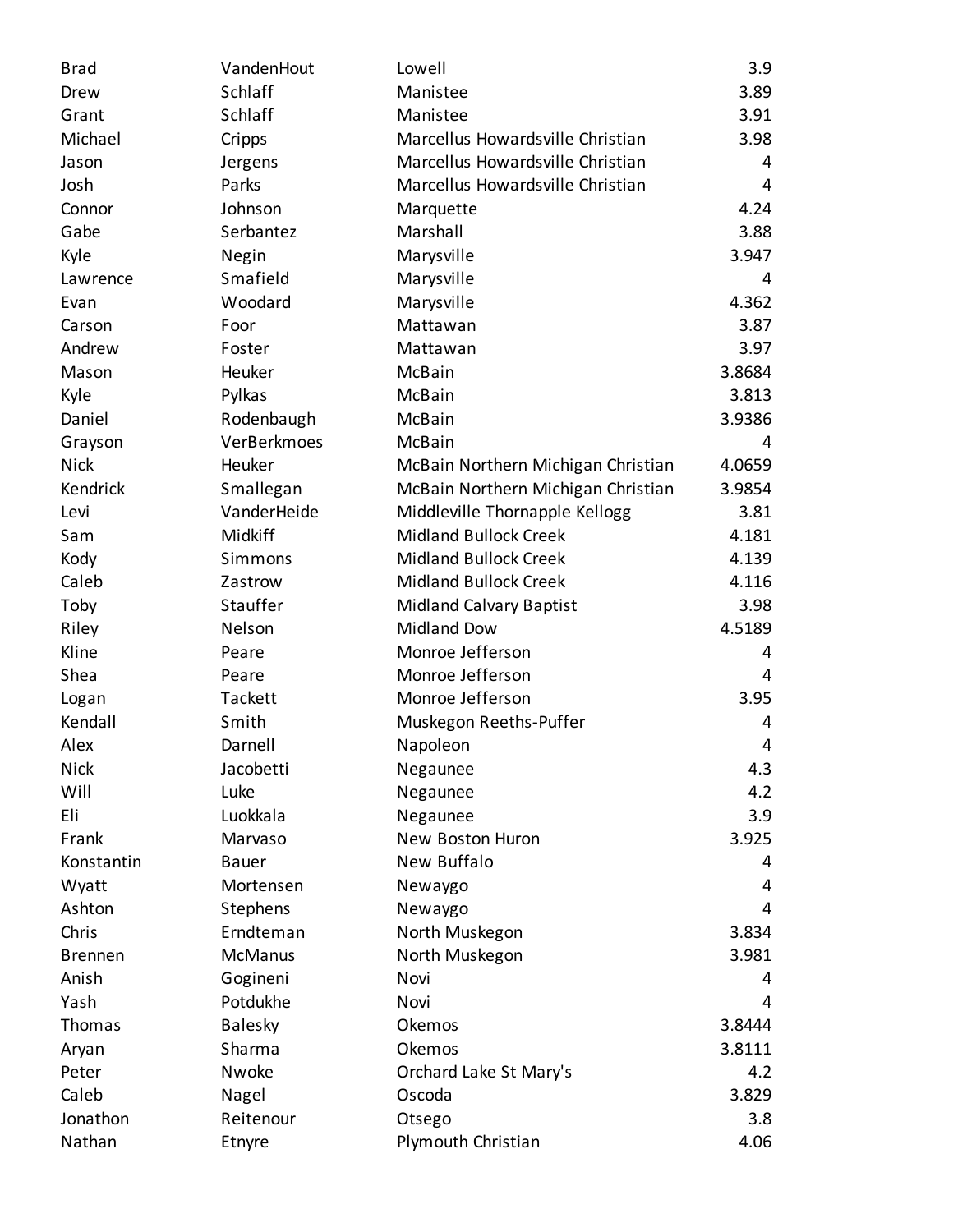| Mason          | Houk           | Plymouth Christian              | 3.88  |
|----------------|----------------|---------------------------------|-------|
| Nathan         | <b>Sutrick</b> | Plymouth Christian              | 3.97  |
| Zach           | MacDonald      | Portage Central                 | 3.9   |
| Andrew         | Henderson      | Quincy                          | 4.015 |
| Kyle           | Rodesiler      | Quincy                          | 3.874 |
| Dominic        | Jones          | Ravenna                         | 4.014 |
| Adam           | <b>Nutt</b>    | Ravenna                         | 3.93  |
| Roger          | Hill           | Reading                         | 4.038 |
| <b>Brogan</b>  | Wiler          | Reading                         | 3.969 |
| Trevor         | Kalkman        | Reese                           | 3.961 |
| Zachary        | Collard        | <b>Richland Gull Lake</b>       | 4.212 |
| <b>Brock</b>   | Holwerda       | Rockford                        | 4.004 |
| Sam            | Krist          | Rockford                        | 4.007 |
| <b>Brendan</b> | Schueller      | Rockford                        | 3.8   |
| Logan          | Roth           | Roscommon                       | 3.8   |
| Macarthur      | Schultz        | Roscommon                       | 4     |
| Gannon         | Smith          | Rudyard                         | 4.06  |
| Charlie        | Argust         | Salem                           | 3.97  |
| <b>Nick</b>    | Kroll          | Salem                           | 3.88  |
| John           | Soltis         | Salem                           | 3.87  |
| Jonathon       | Abel           | Schoolcraft                     | 4     |
| Skyler         | Thompson       | Schoolcraft                     | 4     |
| <b>Bryce</b>   | VanderWiere    | Schoolcraft                     | 3.93  |
| Logan          | Claeys         | Shelby                          | 3.9   |
| Jaron          | Little         | Spring Lake                     | 3.844 |
| Sam            | Sheridan       | Spring Lake                     | 3.885 |
| Nicholas       | Olmeda         | St Clair Shores Lake Shore      | 3.8   |
| Jackson        | Ingalls        | St Ignace LaSalle               | 3.8   |
| Micah          | Johnson        | <b>Stanton Central Montcalm</b> | 3.95  |
| Cole           | Olson          | <b>Stanton Central Montcalm</b> | 4     |
| Thomas         | Kurowski       | <b>Sturgis</b>                  | 4.089 |
| George         | Goldkuhle      | <b>Traverse City Central</b>    | 3.99  |
| Casey          | Donahue        | <b>Traverse City St Francis</b> | 3.91  |
| Mel            | Frechette      | <b>Traverse City West</b>       | 3.91  |
| Luke           | Robertson      | Traverse City West              | 3.93  |
| Andrew         | Howard         | <b>Troy</b>                     | 3.855 |
| <b>Brian</b>   | Seo            | Troy                            | 4     |
| <b>Blaine</b>  | Proefke        | <b>Troy Athens</b>              | 4     |
| Dalton         | Crum           | Utica Eisenhower                | 4.09  |
| Mario          | Getaw          | Utica Eisenhower                | 3.83  |
| Curtis         | Walker         | Vermontville Maple Valley       | 3.912 |
| Jonathan       | Abeles         | <b>Walled Lake Western</b>      | 4.357 |
| Cameron        | Kinaia         | <b>Walled Lake Western</b>      | 3.927 |
| Alexander      | Schram         | Walled Lake Western             | 3.817 |
| Leo            | Adewusi        | Warren De LaSalle               | 4.116 |
| Jacob          | Moceri         | Warren De LaSalle               | 4.1   |
| <b>Bryan</b>   | Schneider      | Warren De LaSalle               | 4.116 |